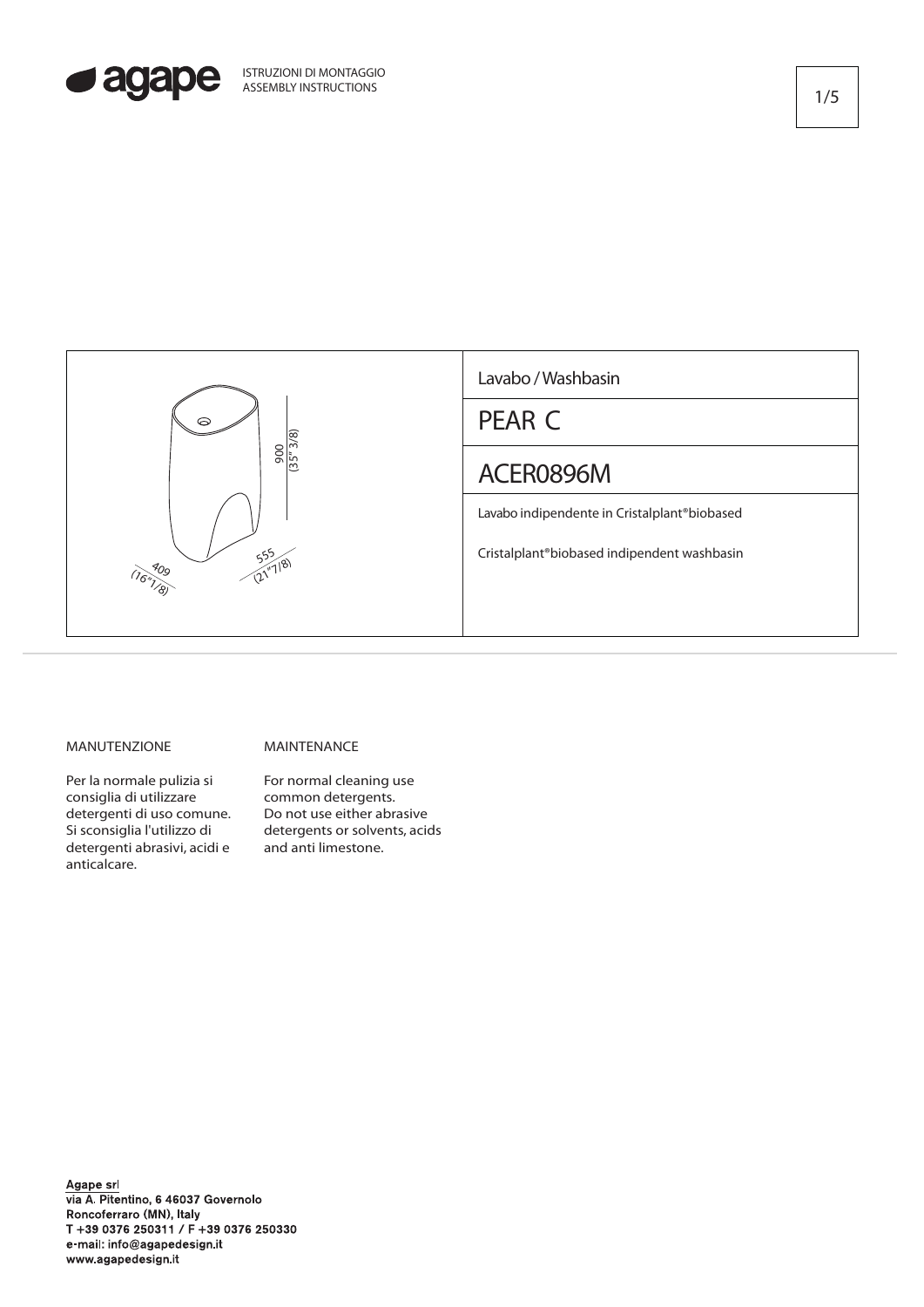

| ISTRUZIONI DI MONTAGGIO<br>ASSEMBLY INSTRUCTIONS |                 | ACER0896M - PEAR C |  |
|--------------------------------------------------|-----------------|--------------------|--|
|                                                  | CO <sub>D</sub> | <b>VERS</b>        |  |
|                                                  | ን7206           | 20150115/3 - SV    |  |
|                                                  |                 |                    |  |



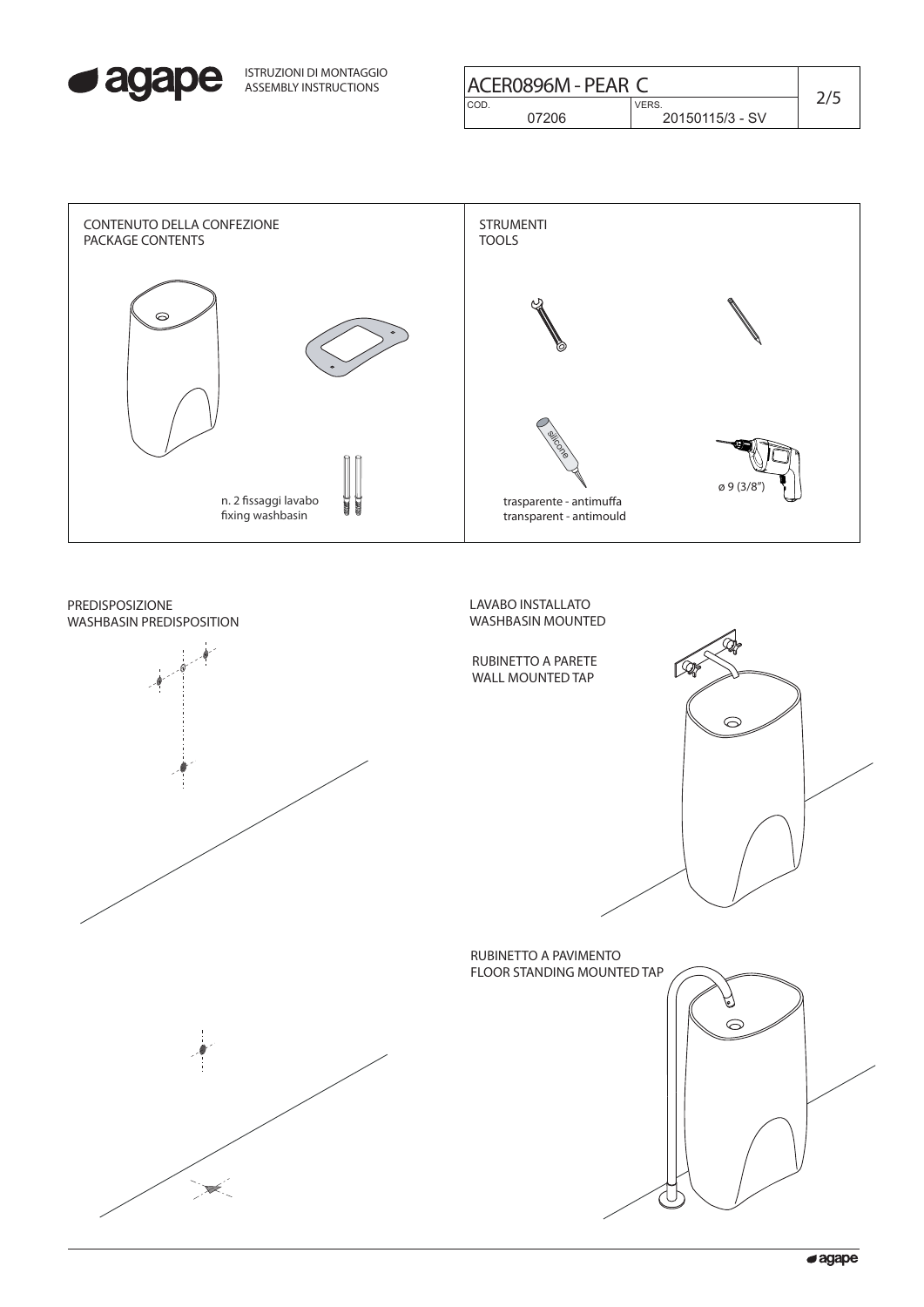

ISTRUZIONI DI MONTAGGIO

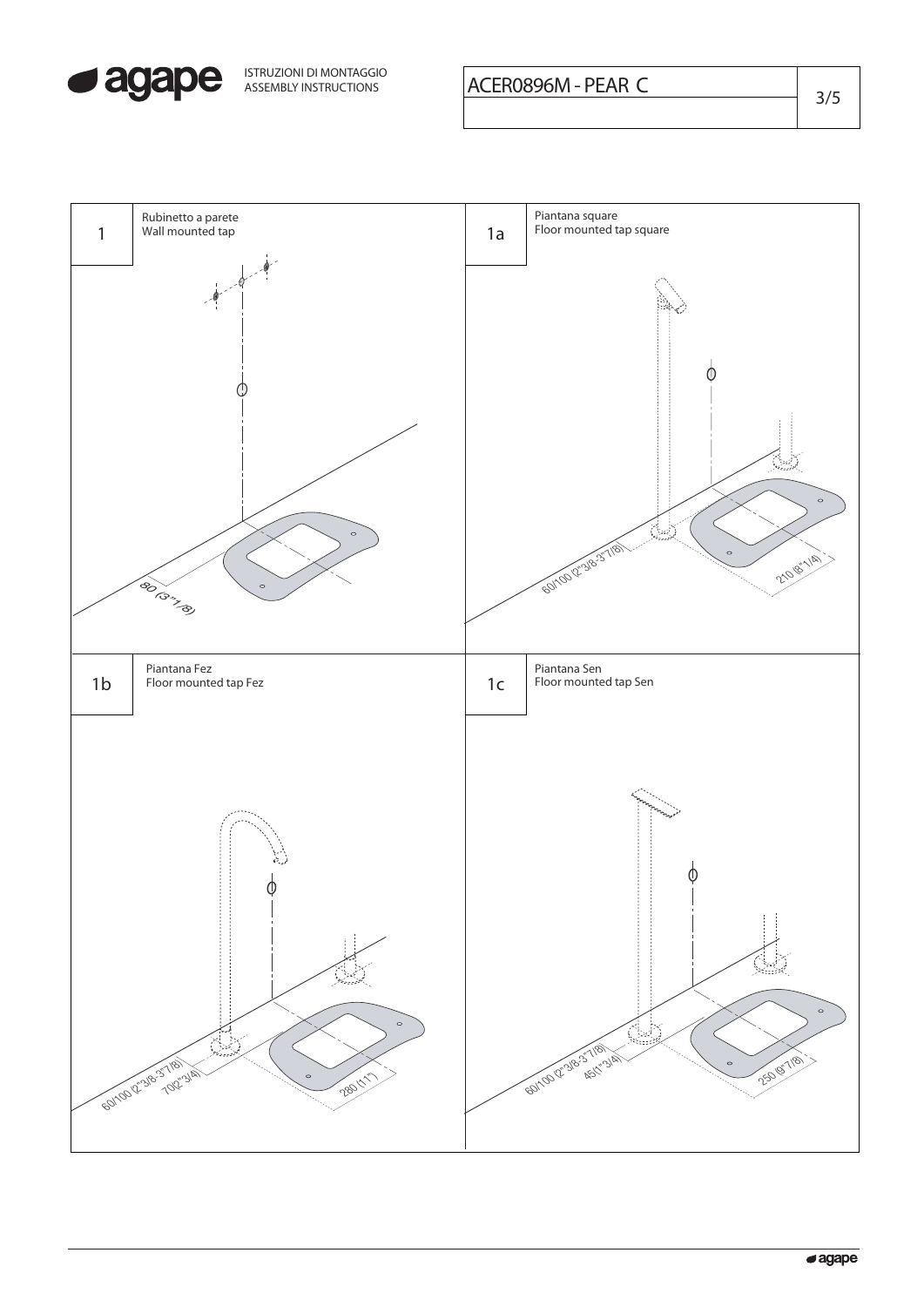

ISTRUZIONI DI MONTAGGIO<br>ASSEMBLY INSTRUCTIONS **ACERO896M - PEAR C** 4/5